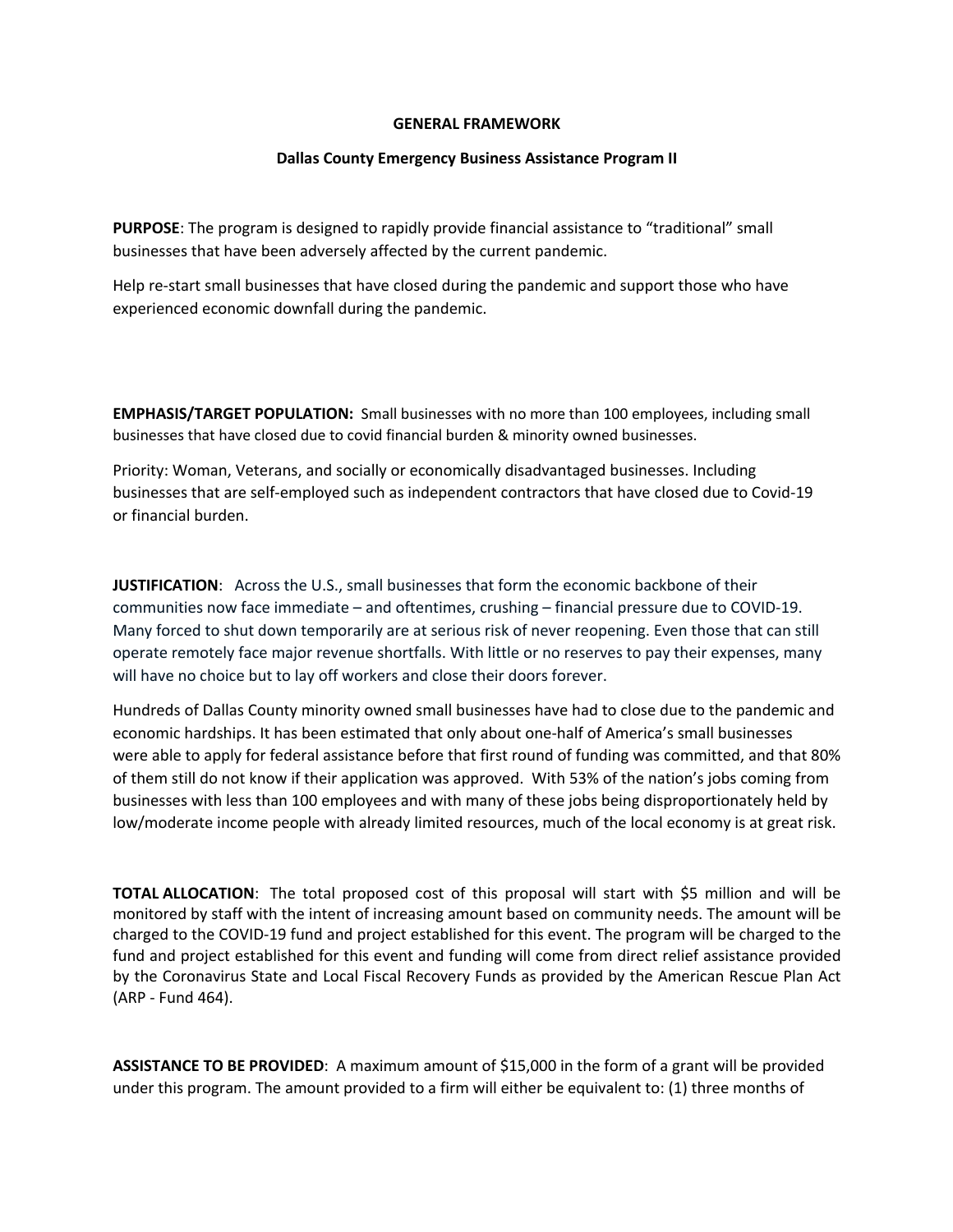lease payments, utilities, the renting of existing equipment, and the payment of existing businessrelated loans for equipment, vehicles, reimbursement for expenses to mitigate COVID-19 in the workplace, and/or real estate + \$3,000 of restart-up capital.

**INITIAL EXPECTATIONS**: It is anticipated that once the program becomes operational, its initial allocation will be committed within 120 days.

**APPLICATION/ALLOCATION PROCESS**: Applications will only be taken on-line and by phone (M-F). Fully completed applications will be processed on a first come-first serve. These initial allocations may be revised based on actual demand.

**PROGRAM ADMINISTRATION**: Program will be administered by County staff.

**ELIGIBILITY AREA**: For eligible businesses located within Dallas County, but not within the City of Dallas as that city also has a similar program.

## **ELIGIBILITY CRITERIA**:

- Be officially registered with the State, physically located, and operating within Dallas County (excluding the City of Dallas);
- Been in existence March 1, 2020;
- Be current in the payment of all Dallas County and local taxes;
- Have had no more than 100 employees as of March 1, 2020;
- Have annual gross income of less than \$1 million; and
- Have experienced a loss of at least 25% in income since March 1, 2020 because of the pandemic.
- Have closed during the pandemic due to Covid-19 and income related loss.
- **Tax-exempt businesses and age-restricted businesses are not eligible under this program**

Meeting this criteria does not obligate the County to provide assistance to any firm. Also, employees of Dallas County are not eligible for assistance nor are franchises, non-profits, entities whose primary revenue is derived from rental/income-producing properties, persons/entities who are a party to a lawsuit against the County or who have been a party to a contract with the County that has been terminated in the past thirteen months because of insufficient performance. Owners of multiple businesses will only be eligible for one award.